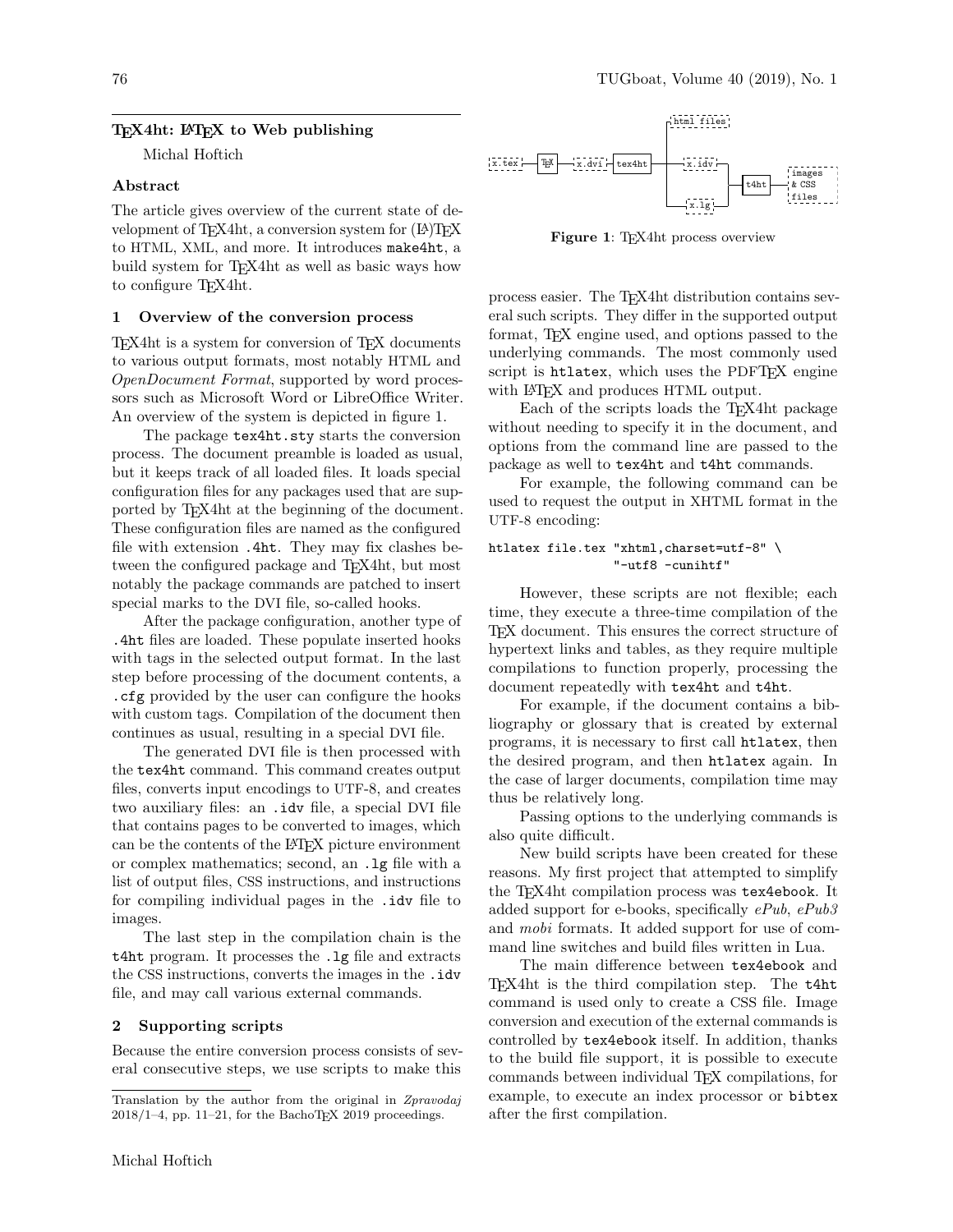The library that added the build support provided features useful also for other output formats than e-books. It was extracted as a standalone tool and the make4ht build system is now a recommended tool for use of TEX4ht.

#### 3 The make4ht build system

make4ht enables creation of build scripts in the Lua language. It supports execution of arbitrary commands during the conversion, post-processing of the generated files and defining commands for image conversion. Using the so-called modes, it is possible to influence the order of compilation using switches directly from the command line. For example, the basic script used by make4ht supports a draft mode which runs only one compilation of the document instead of the usual three. This can be used to significantly speed up the compilation.

Currently, only LATEX is supported; plain TEX support is possible, but it is more complicated and ConTEXt is not supported at all. In the following text we will focus only on L<sup>AT</sup>FX.

make4ht supports a number of switches and options that affect the progress of compiling and processing of the output files. make4ht can be launched as follows:

make4ht  $\langle switches\ for\ make4ht\rangle$  file.tex \

" $\langle options for \text{tex}4ht. \text{sty}\rangle$ " \

- " $\langle \textit{switches for text4ht} \rangle$ "
- " $\langle \textit{switches for t4ht} \rangle" \ \ \ \ \$
- "  $\langle \textit{switches for TEX} \rangle$ "

This complicated list is a result of the way htlatex works: it needs to pass options for all components involved in compilation. In most cases, fortunately, there is no need to use all the options. Most of the properties that tex4ht and t4ht provide can be requested using the make4ht switches.

#### 3.1 make4ht command line switches

Every command line switch that make4ht supports has a short and long version. In addition, short switches can be combined. For example, the following two commands are identical:

# make4ht --lua --utf8 --mode draft filename.tex make4ht -lum draft filename.tex

This command uses LuaL<sup>AT</sup>EX for the compilation, which will be executed only one once, due to draft mode. The resulting document will be in UTF-8 text encoding. The default output format for make4ht is HTML5 (htlatex's default is HTML4).

In addition to these --lua, --utf8, and --mode switches, there are a number of other useful switches:

--config (-c) configuration file for TEX4ht, allowing tags inserted into output files to be changed. --build-file (-e) select a build file.

- --output-dir (-d) the directory where the output files will be copied.
- --shell-escape (-s) pass the -shell-escape option to LATEX, enabling execution of external commands.
- $--xetex$   $(-x)$  compile the document with X $\frac{1}{4}$ ET<sub>E</sub>X.

--format (-f) select the output format.

There are other switches, but the above are the most commonly useful.

### 3.2 Output formats and extensions

TEX4ht supports a wide range of XML-based formats, from XHTML, through ODT to DocBook and TEI.

The --format switch for make4ht supports the formats html5, xhtml, odt, tei and docbook (the format names must be specified in lowercase). The default format is html5.

Formats can be selected also using the tex4ht. sty option:

#### make4ht filename.tex "docbook"

However, the advantage of  $-$ format is that it can fix some common issues for the particular formats. It can also load extensions. Extensions allow us to influence the compilation without having to use a build script. The list of extensions to be used can be written after the format name. They can be enabled using the plus character, and disabled with the minus character.<sup>1</sup> For example, the following command uses the HTMLTidy command to fix some common errors in the generated HTML file:

# make4ht -f html5+tidy simple-example.tex

The following extensions are available:

latexmk\_build Use the latexmk build system to compile the document. This will take care of calling external commands, for example, to create a bibliography.

tidy Clean HTML output with the tidy command.

- dvisvgm\_hashes efficient generation of images using the dvisvgm command. It can use multiple processors and only creates images that have been changed or created since the last compilation. This can make compilation noticeably faster.
- common\_filters, common\_domfilters Clean the document using filters. Filters will be discussed later in the article.
- mathjaxnode Convert MathML math code into special HTML using MathJax Node Page. <sup>2</sup> This

<sup>1</sup> Extensions can be enabled in a make4ht configuration file, so disabling them from the command line can be useful.

 $^2$  github.com/pkra/mathjax-node-page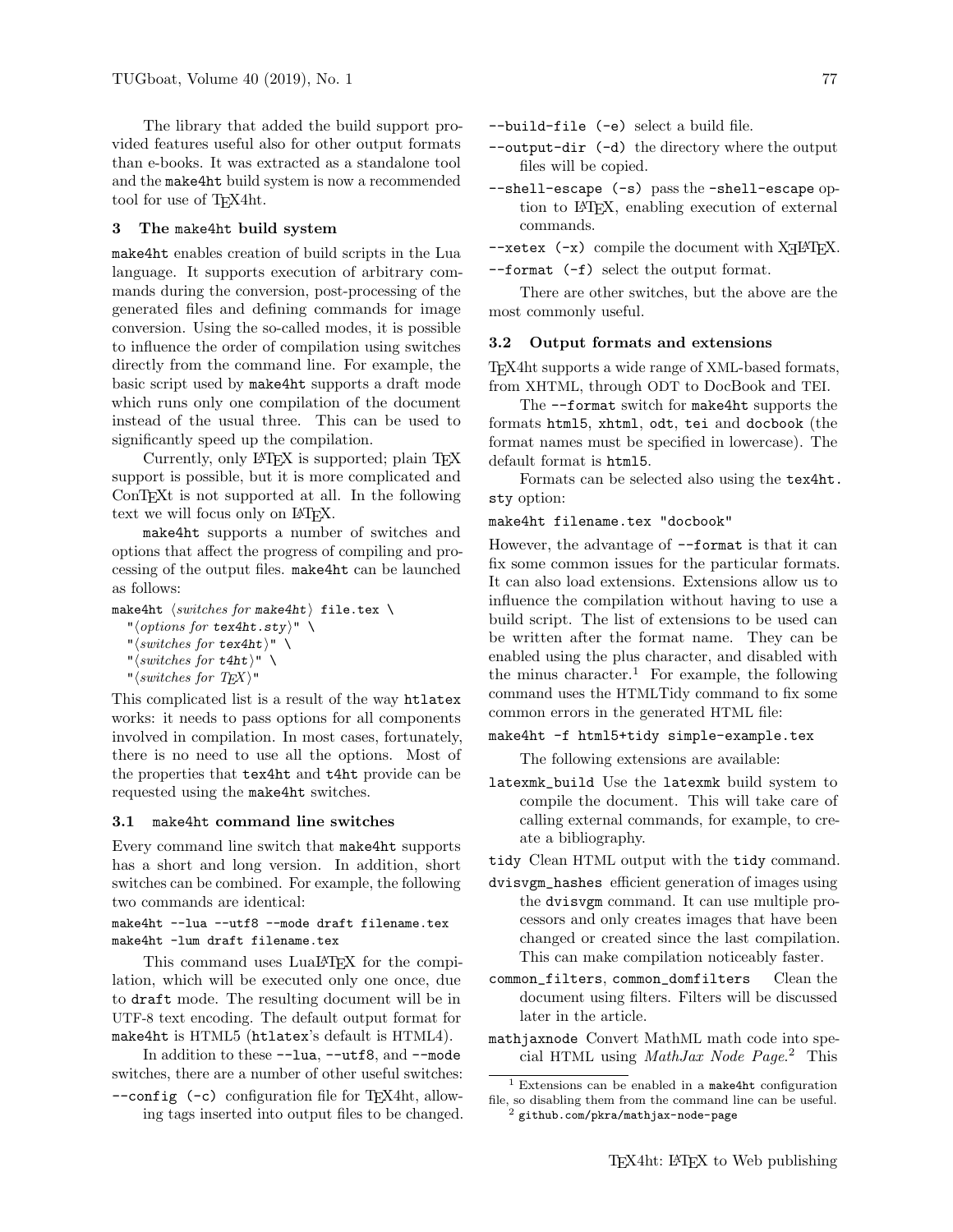produces mathematics that can be viewed in web browsers without MathML support. The rendering of the result doesn't need JavaScript, which results in much faster display of the document compared to standard MathJax.

staticsite Create a document usable with static page generators such as  $Jekyll$ <sup>3</sup> These are useful for creating blogs or more complex websites.

# 3.3 Configuration files for make4ht

make4ht supports build scripts in the Lua language. They can be used to call external commands, to pass parameters to an executed command, to apply filters to the output files, to affect the image conversion, or to configure extensions.

The .make4ht configuration file is a special build script that is loaded automatically and should contain only general configurations shared between documents. In contrast, normal build files may contain configurations useful only for the current document. The configuration file can be located in the directory of the current document or in its parent directories.

This can be useful, for example, for maintaining a blog, with each document in its own directory. In the parent directory, a configuration file ensures proper processing. Here's a small example:

```
filter_settings "staticsite" {
 site_root = "output"
}
Make:enable_extension("common_domfilters")
if mode=="publish" then
 Make:enable_extension("staticsite")
 Make:htlatex {}
end
```
This configuration file sets the option site\_root for the staticsite extension using the command filter\_settings. This command can be used to set options for both filters and extensions. The name of the filter or extension is separated from the command by a space, followed by another space-separated field, where options can be set.

The next command is Make:enable\_extension, which enables the extension. In this case the extension common\_domfilters is used in every compilation, but the staticsite extension is used only in publish mode. In this mode it is also necessary to use the Make:htlatex{} to require at least one LATEX compilation.

Now we can run make4ht in publish mode:

make4ht -um publish simple-example.tex

The output directory will be created if it does not already exist; HTML and CSS files will be copied

here. The static site generator must be configured to look for files here and it needs to be executed manually; the extension doesn't do that.

The resulting HTML looks something like this:

```
time: 1544811015
date: '2018-12-14 18:10:47'
title: 'sample'
styles:
- '2018-12-14-simple-example.css'
meta:
- charset: 'utf-8'
---
```
#### <p>Sample document</p>

---

The document header enclosed between the two -- lines contains variables in the YAML format extracted from the HTML file. Only the contents of the document body remains in the document; the old header is stripped off. The static generator can then create a page based on the template and the variables in the YAML header.

This was just a basic example. Filters and extensions have much more extensive configurable options, all of which are described in the make4ht documentation.<sup>4</sup>

#### 3.4 Build files

In the compilation scripts it is possible to use the same procedures as in the configuration file, but focused on the particular compiled document. The following code shows use of the DOM filters. These take advantage of the  $LuaXML<sup>5</sup>$  library. It supports processing XML files using the Document Object Model (DOM) interface. This makes it easy to navigate, edit, create or delete elements.

The use of DOM filters is shown in the following example for LuaL<sup>AT</sup>EX:

```
\documentclass{article}
\begin{document}
Test {\itshape háčků}
\end{document}
```
Because of a known error in processing the DVI file with the tex4ht command, each accented character in the generated HTML file will be placed in a separate <span> element:

```
<!--l. 4--><p class="noindent" >Test
<span class="rm-lmri-10">h</span><span
class="rm-lmri-10">á</span><span
class="rm-lmri-10">ˇck</span><span
class="rm-lmri-10">ů</span> </p>
```
The following build file removes this by using the built-in joincharacters DOM filter. In addition, it

<sup>3</sup> jekyllrb.com

 $4$  ctan.org/pkg/make4ht

<sup>5</sup> ctan.org/pkg/luaxml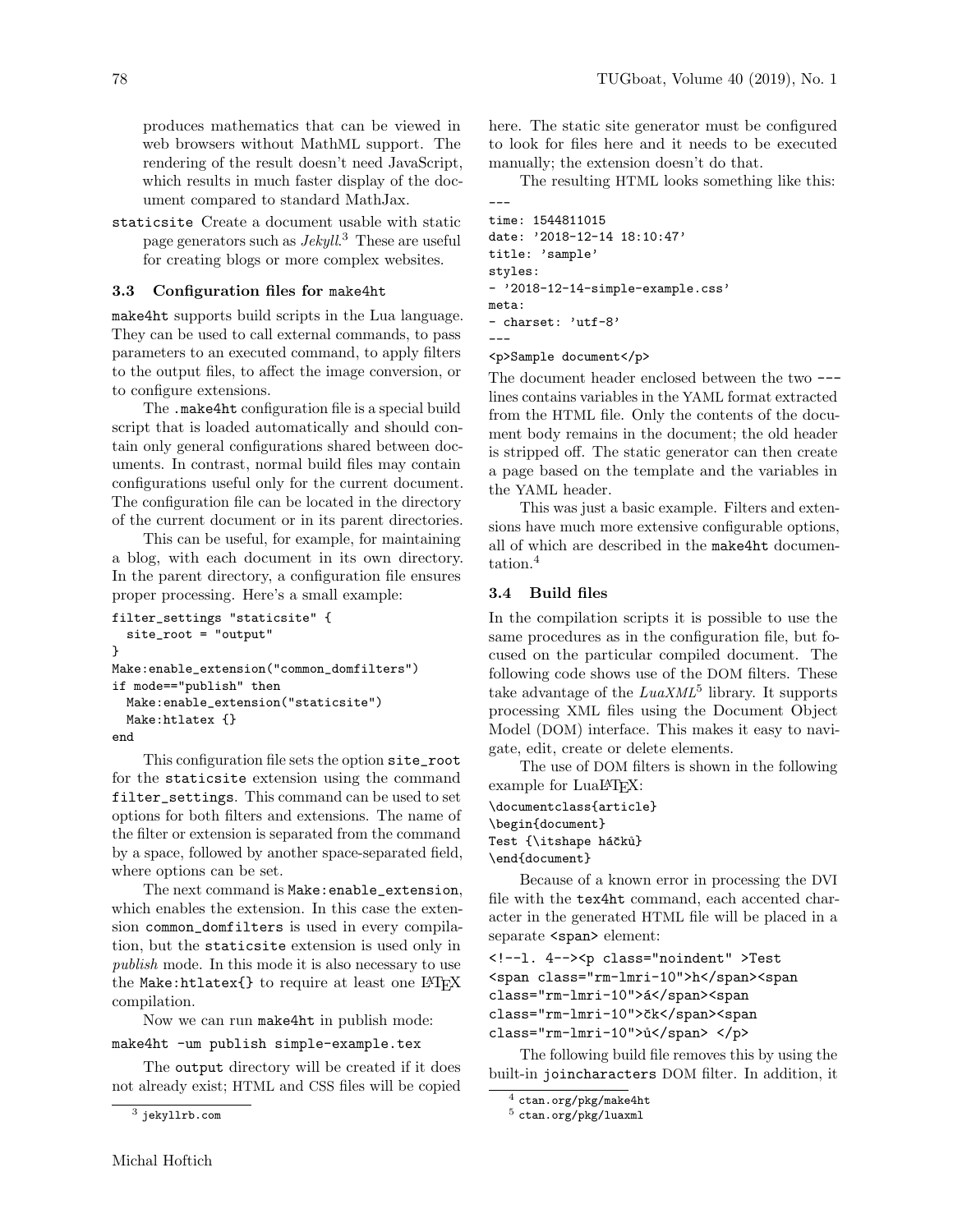changes the value of the class attribute for all <p> elements to mypar, just to show how to work with the DOM interface:

```
local domfilter = require("make4ht-domfilter")
```

```
local function domsample(dom)
  -- the following code will process
  -- all <p> elements
 for _, par in
    ipairs(dom:query_selector("p")) do
    -- set the "class" attribute
   par:set_attribute("class", "mypar")
  end
 return dom
end
local process = domfilter({
  "joincharacters",
 domsample
})
Make:match("html$", process)
```
The script uses the standard Lua require function to load the make4ht-domfilter library. This creates a domfilter function that takes a list of DOM filters to execute as a parameter.

Each call to the domfilter function creates another function with a chain of filters specified in a table. Parameters in the fields can be either the name of an existing DOM filter, or a function defined in the file.

The filter chain can then be used in the function Make:match. This takes a filename pattern to match files for which the filters should be executed, and the filter chain.

The process function will run on each file whose filename ends with html in this case.

The resulting HTML file does not contain the extra <span> elements and the <p> element has a class attribute value of mypar:

```
<!-- l. 3 --><p class='mypar'>
Test <span class='rm-lmri-10'>háčků</span>
</p>
```
Here is another example, of a more complex build file with external command execution and configuration of image generation:

```
Make:add("biber", "biber ${input}")
Make:htlatex {}
Make:biber {}
Make:htlatex {}
Make:image("png$",
  "dvipng -bg Transparent -T tight "
  .. "-o ${output} -pp ${page} ${source}")
Make:match("html$",
  "tidy -m -utf8 -asxhtml -q -i ${filename}")
```
The Make:add function defines a new usable command, biber in this case. The second parameter is a formatting string, which may contain  $\mathcal{F} \{ \ldots \}$ variable templates, which are in turn replaced by parameters set by make4ht. Here, the \${input} will be replaced with the input file name.

The newly added command can then be used as Make: $\langle command \rangle$ , like the built-in commands. Additional variables may be set in the table passed as the argument.

The Make:htlatex command is built in and requires one execution of LAT<sub>EX</sub> with T<sub>EX4</sub>ht active.

The Make:image command configures the image conversion. Three variables are available: page contains the page number of the image in the DVI file, output is the name of the output image, and source is the name of the .idy file.

The use of the Make:match command was shown in the previous example, but it may also contain a string with the command to be executed. The filename variable contains the name of the generated file currently being processed.

# 4 TEX4ht configuration

Output format tags embedded in a document are fully configurable via several mechanisms. The easiest way is to use the tex4ht.sty package options, a more advanced choice is to use a custom configuration file, and the most powerful option is to use .4ht files.

When a T<sub>E</sub>X file is compiled using make4ht or another TEX4ht script, the tex4ht.sty package is loaded before the document itself. Package options are obtained from the compilation script arguments. As a result, it is not necessary to explicitly load the tex4ht.sty package in the document.

The T<sub>EX</sub> file loading mechanism is modified to register each loaded file with T<sub>E</sub>X4ht. For some packages, TEX4ht has code to simply stop it from being loaded, or to immediately override some macros. This is necessary for packages that are incompatible with T<sub>E</sub>X4ht, such as fontspec.

After execution of the document preamble, the configuration files for the packages detected during processing are loaded. These files are named as the base filename of the configured package, extended with .4ht. Their main function is to insert configurable macros, called hooks, into the commands provided by the package. In general, it is better not to redefine macros, only to patch them with the commands TEX4ht provides for this purpose. This is enough in most cases.

Output format configuration files are loaded after the package configuration files are processed. These define the contents of the hooks. Besides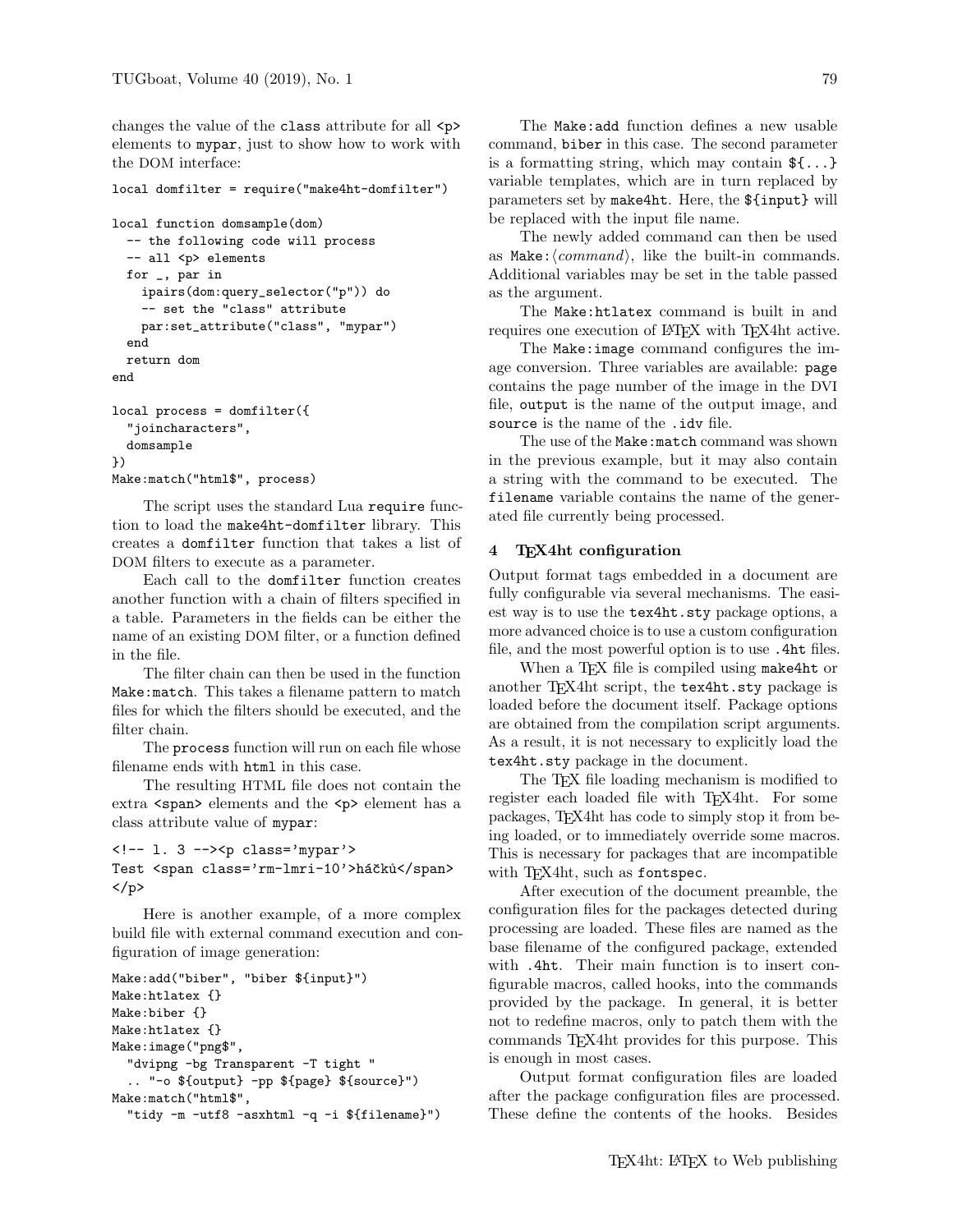inserting output format tags, the hooks can contain any valid TEX commands.

#### 4.1 tex4ht.sty options

Many configurations are conditional, that is, executed only in the presence of a particular option being given for tex4ht.sty. Each output format configuration file can test any option, which means that there is no restriction on the list of possible options; each output format can support a different set of options.

As mentioned above, it is neither necessary nor desirable to load tex4ht.sty directly in the document, so it is possible to pass the options in other ways. The easiest way is to use the compilation script argument. This is always the argument following the document name. For example, here we specify the two options mathml and mathjax.

#### make4ht file.tex "mathml,mathjax"

Another way to pass options is to use \Preamble command in the private configuration file. We'll show this in the next section.

As mentioned above, the list of options is openended, but let's now look at some current options regarding mathematical outputs in HTML. The default configuration for mathematical environments produces a blend of rich text and images for more complex math, if it cannot be easily created with HTML elements. Often this output doesn't look good. As an alternative, it is possible to use images for all math content. This can be achieved by using the pic-m options for inline mathematics and pic- $\langle environment \rangle$  for mathematical environments. For example, the pic-align option will make images for all align environments.

By default, images are created in the PNG bitmap format. Higher quality can be achieved using the SVG vector format. This can be specified with the svg option.

The TEX4ht documentation is unfortunately somewhat spartan. With the info option, much useful information about the available configurations can be found in the .log file after the compilation of a document.

The options listed in the example above, mathml and mathjax, provide the best quality output for mathematical content. The MathML markup language, requested by the first option, encodes the mathematical information, but its support in Web browsers is poor. The second option requests the MathJax library, which can render the MathML output in all browsers with JavaScript support.

The mathjax option used without mathml completely turns off compilation of math by TEX4ht;

all math content remains in the HTML document as raw LATEX macros. MathJax then processes the document and renders the math in the correct way. The disadvantage of this method is that MathJax does not support all packages and user commands; it needs special configuration in these cases. Emulation of some complex macros may not even be possible.

### 4.2 Private configuration file

The private configuration file can be used to insert custom content into the configuration hooks. This file has a special structure:

 $\langle \text{p}$  reamble definitions  $\rangle$ ...  $\text{Preamble}\{\textit{text}_t\textit{.sty options}\}$  $\ldots$  (normal configurations). \begin{document}  $\ldots \; \langle \text{configuration for HTML head} \rangle$ \EndPreamble

The three commands shown here must be always included in this configuration file: \Preamble, \begin{document} and \EndPreamble. The configuration file name can be passed to make4ht using the switch  $--\text{config}$  (or  $-c$ ), like this:

### make4ht -c myconfig.cfg file.tex

The full path to the configuration file must be used if it is not placed in the current directory.

There are several configuration commands. The most important are \Configure for common configurations, **\ConfigureEnv** for configuration of LAT<sub>E</sub>X environments, and \ConfigureList for the configuration of the list environments.

The \HCode command is used for insertion of the output format tags. The \Hnewline command inserts a newline in the output document. And the \Css command writes content to the CSS file.

The following example configures the hooks for the \textit command to insert the <em> element.

\Configure{textit}

{\HCode{<em>}\NoFonts}

{\EndNoFonts\HCode{</em>}}

The **\Configure** command takes a variable number of arguments. It depends on the hooks' definition how many arguments are needed. The first argument is always the name of the configuration; following arguments then put the code in the hooks. Typically, a configuration requires two hooks: the first places code before the start of the command, the second after it is done. This is the case for the textit example above. The configuration name may match the name of the configured command, but this is not always the case. The package .4ht file may choose the configuration names arbitrarily.